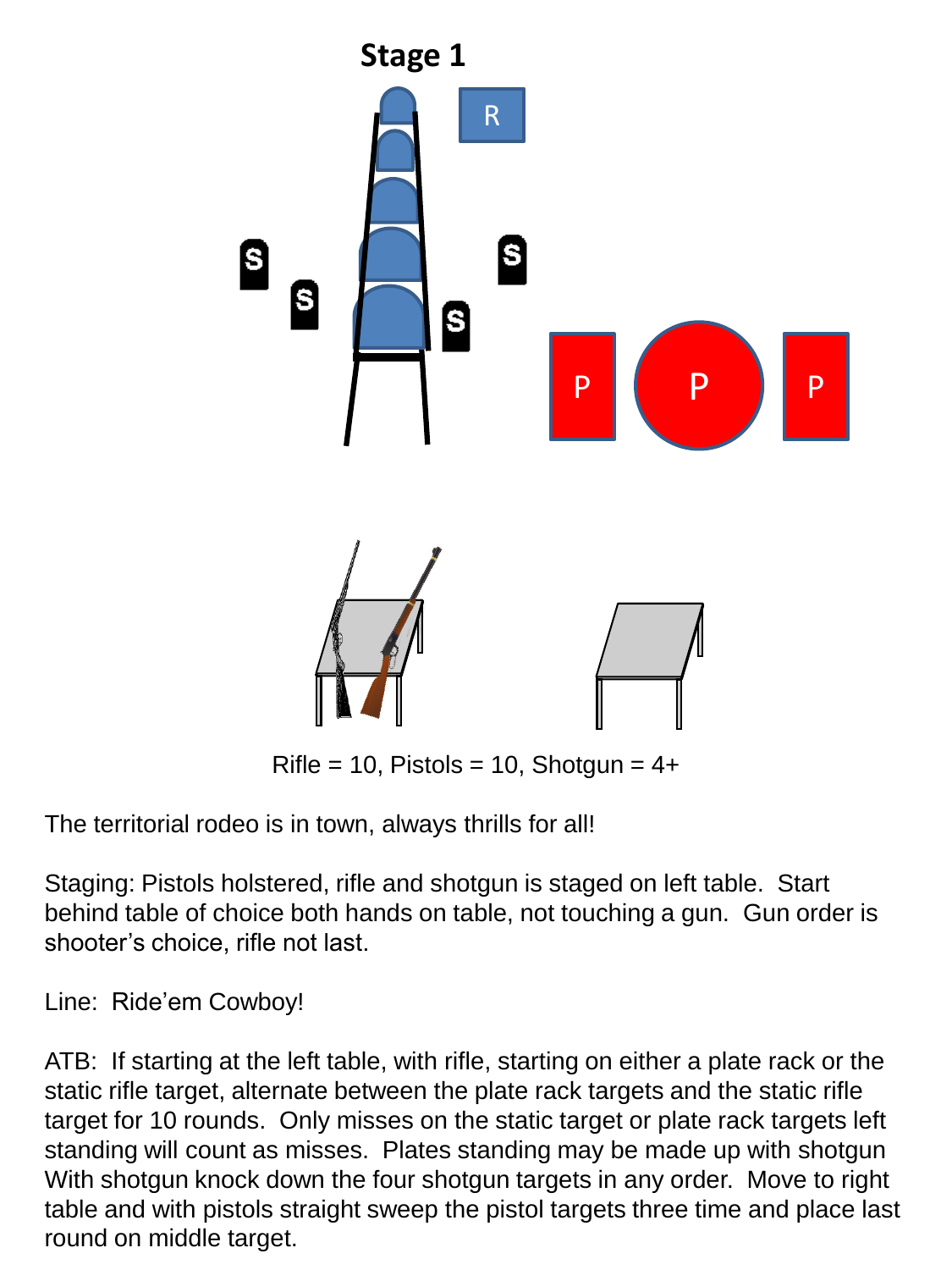

 $Rifle = 10$ , Pistols = 10, Shotgun = 0+

Some cold brews are always appreciated during low country summers, but it can lead to unfortunate events!

Staging: Pistols holstered, rifle and shotgun is staged on left table. Start behind left table both hands holding mug.

Line: Hold my beer!

ATB: With rifle knock down the four shotgun targets, the plate rack targets and place one round on the static target. Only a miss on the static target or plate rack or shotgun targets left standing will count as misses. Plates standing may be made up with shotgun Move to right table and with 1<sup>st</sup> pistol alternate between the two outside targets for five rounds and with 2nd pistol place five rounds on the middle target.

.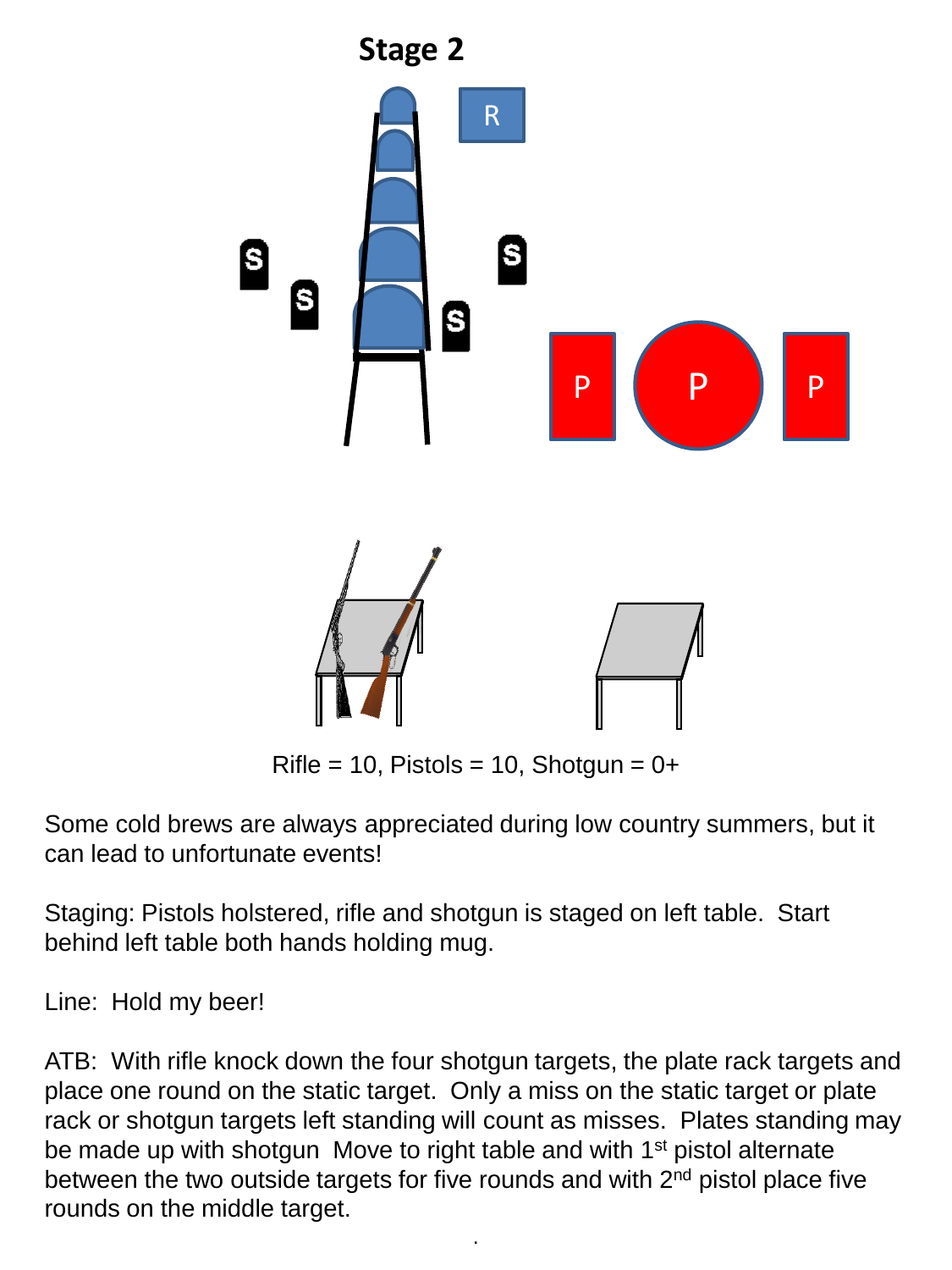

Rifle = 10, Pistols = 10, Shotgun =  $4+$ 

Some ornery cuss just stole all the bourbon in town; Whiskey Mac is the prime suspect!

Staging: Pistols holstered, rifle and shotgun staged on table. Start standing behind table with both hands touching, but not holding a gun.

Line: Got Whiskey!

ATB: Guns may be shot in any order, except rifle may not be shot last. With pistols and rifle, place four rounds on each of the five rifle/pistol targets. With the shotgun knock down the four shotgun targets in any order.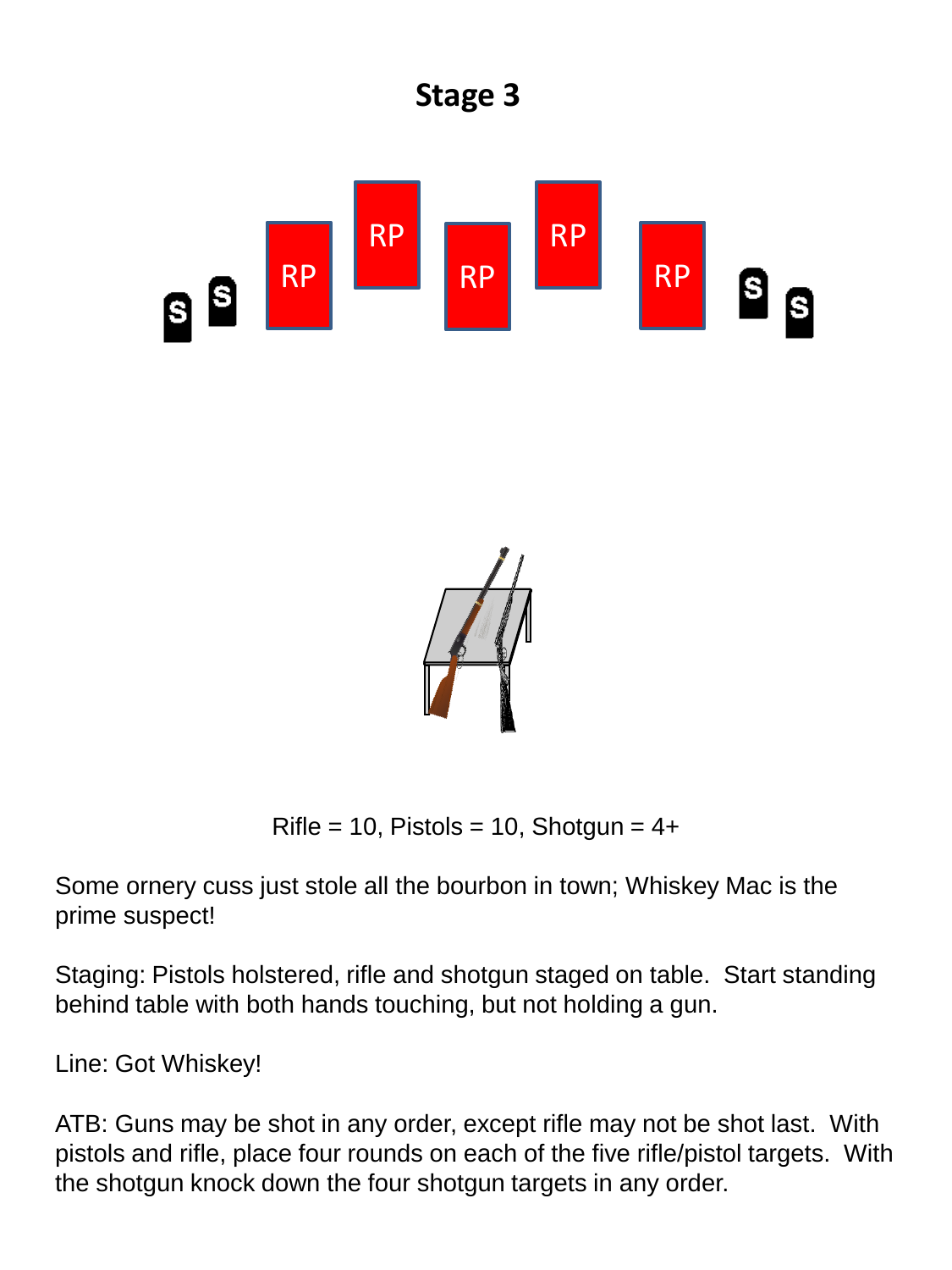

 $Rifle = 10$ , Pistols = 10, Shotgun = 4+

You have got to bring in the toughest man in town, shooting him is no good, it just makes him mad. Dynamite might work.

Staging: Pistols holstered, rifle and shotgun staged on table. Start standing behind table with both hands holding box.

Line: Candygram!

ATB: Guns may be shot in any order, except rifle may not be shot last. With pistols and rifle, progressive sweep the five rifle/pistol targets (1 on T1, 2 on T2, 3 on T3 4 on T4, 5 on T5). Then straight sweep the five targets. With the shotgun knock down the four shotgun targets in any order.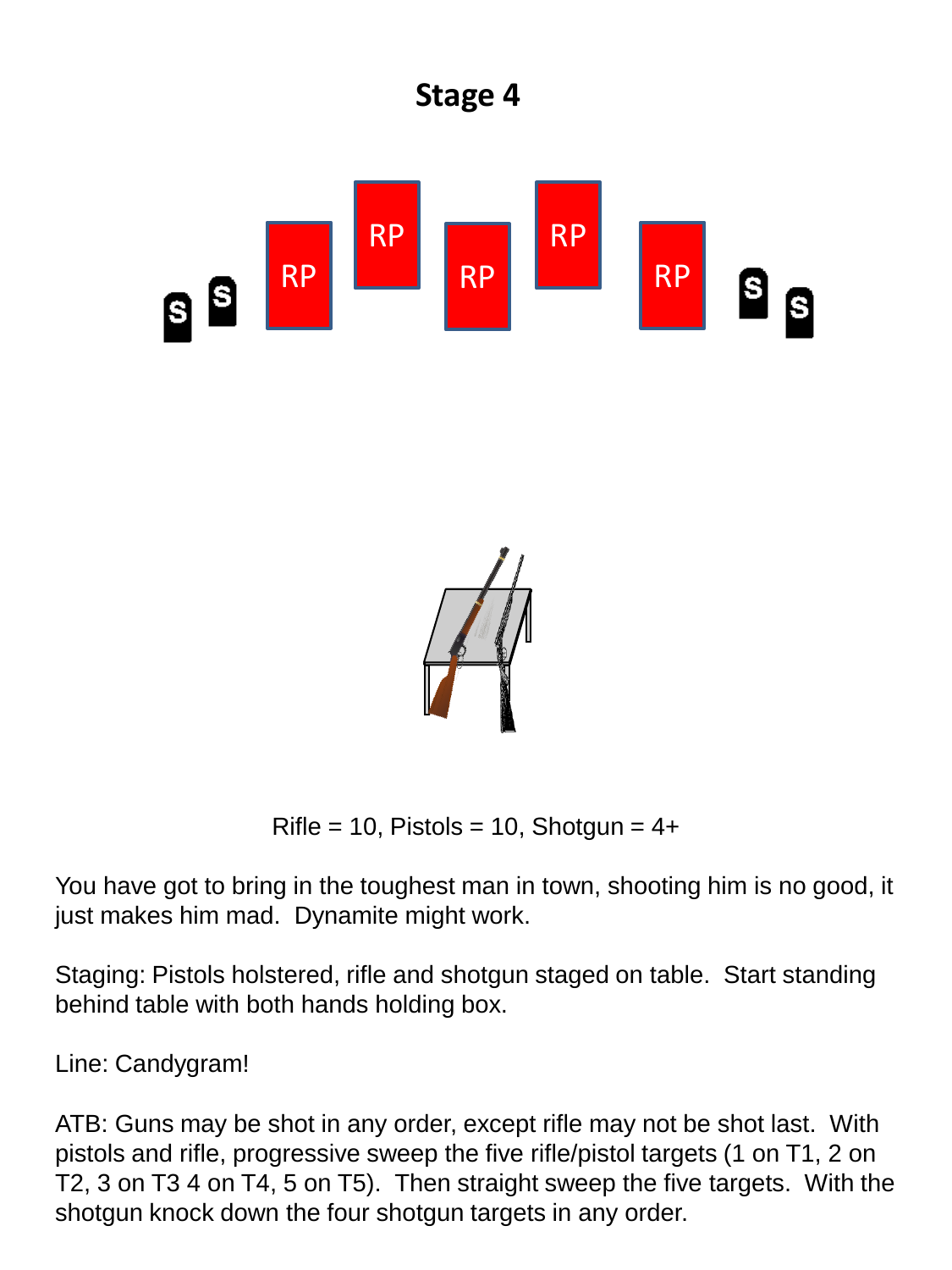

 $Rifle = 10$ , Pistols = 10, Shotgun =  $4+$ 

A bunch of outlaws are hold up in a log cabin, Yellow Boy said he is going to pour some coal oil down their chimney.

Staging: Pistols holstered, rifle staged on middle table and shotgun on right table. Start behind table of choice, both hands on hat.

Line: Let's smoke'em out!

ATB: If starting at the left table, with first pistol, place one round on a rear pistol target then double tap the two front pistol targets. With second pistol place one round on the other rear pistol target and then double tap the two front pistol targets. Go to middle table and with rifle engage the rifle targets per pistol instructions. Proceed to the right table and with shotgun knock down the shotgun targets in any order.